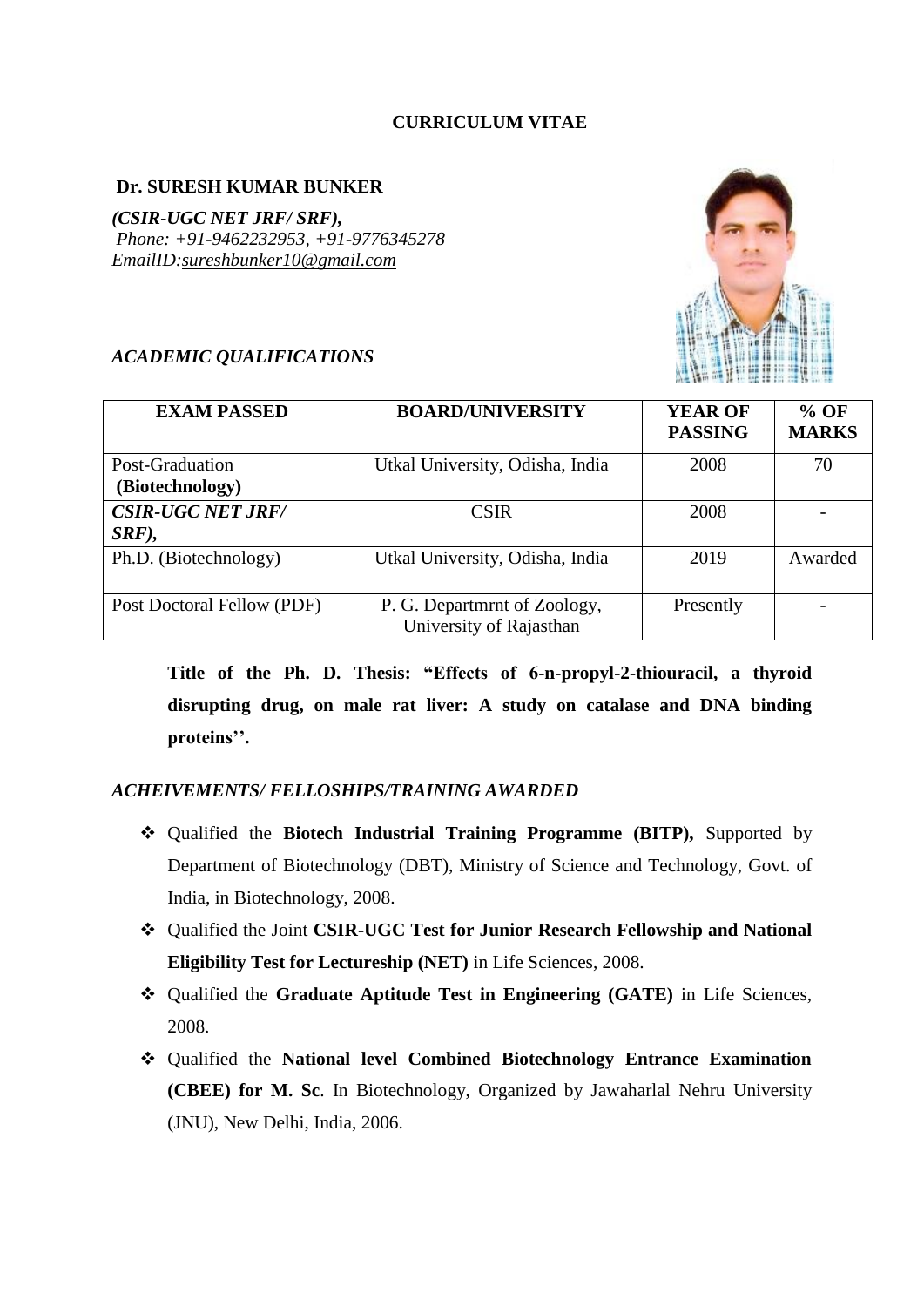## *RESEARCH EXPERIENCE (Training / Projects)*

 **Ph.D. at P. G. Department of Biotechnology, Utkal University, Bhubaneswar, Odisha, India.**

CSIR-UGC Junior Research Fellow- From  $17<sup>th</sup>$  February 2010 to  $17<sup>th</sup>$  February 2012. CSIR-UGC Senior Research Fellow- From  $17<sup>th</sup>$  February 2012 to  $16<sup>th</sup>$  February 2015. Worked on **"Effects of 6-n-propyl-2-thiouracil, a thyroid disrupting drug, on male rat liver: A study on catalase and DNA binding proteins''**.

- **P. G. Department of Biotechnology, Utkal University, Bhubaneswar, Odisha, India, 2009-10.** Worked for nine months (from 20.05.2009 to 16.02.2010) as a Research Fellow, on "Purification and characterization of thermostable Superoxide dismutase (SOD) from abdominal muscle tissue of mud crab (*Scylla Serrata*)".
- **Juan Biotechnology Pvt. Ltd., Bhubaneswar, Odisha, India, 2008-2009.** Six months Biotech Industrial Training Programme (BITP) on "DNA profiling of tissue culture Banana Varieties" from 17.11.2008 to 16.05.2009.
- **P. G. Department of Biotechnology, Utkal University, Bhubaneswar, Odisha, India, 2008**. Internal Project: Worked for 6 months on "Purification and partial characterization of thermostable Superoxide dismutase from abdominal muscle tissue of mud crab (*Scylla Serrata*)".
- **P. G. Department of Zoology, Christ Church College, Kanpur, India, 2007.** Internal Training: Worked for one month for summer training on "Histological techniques and histochemical demonstration of biochemical substances *'in situ'* in mammalian tissues.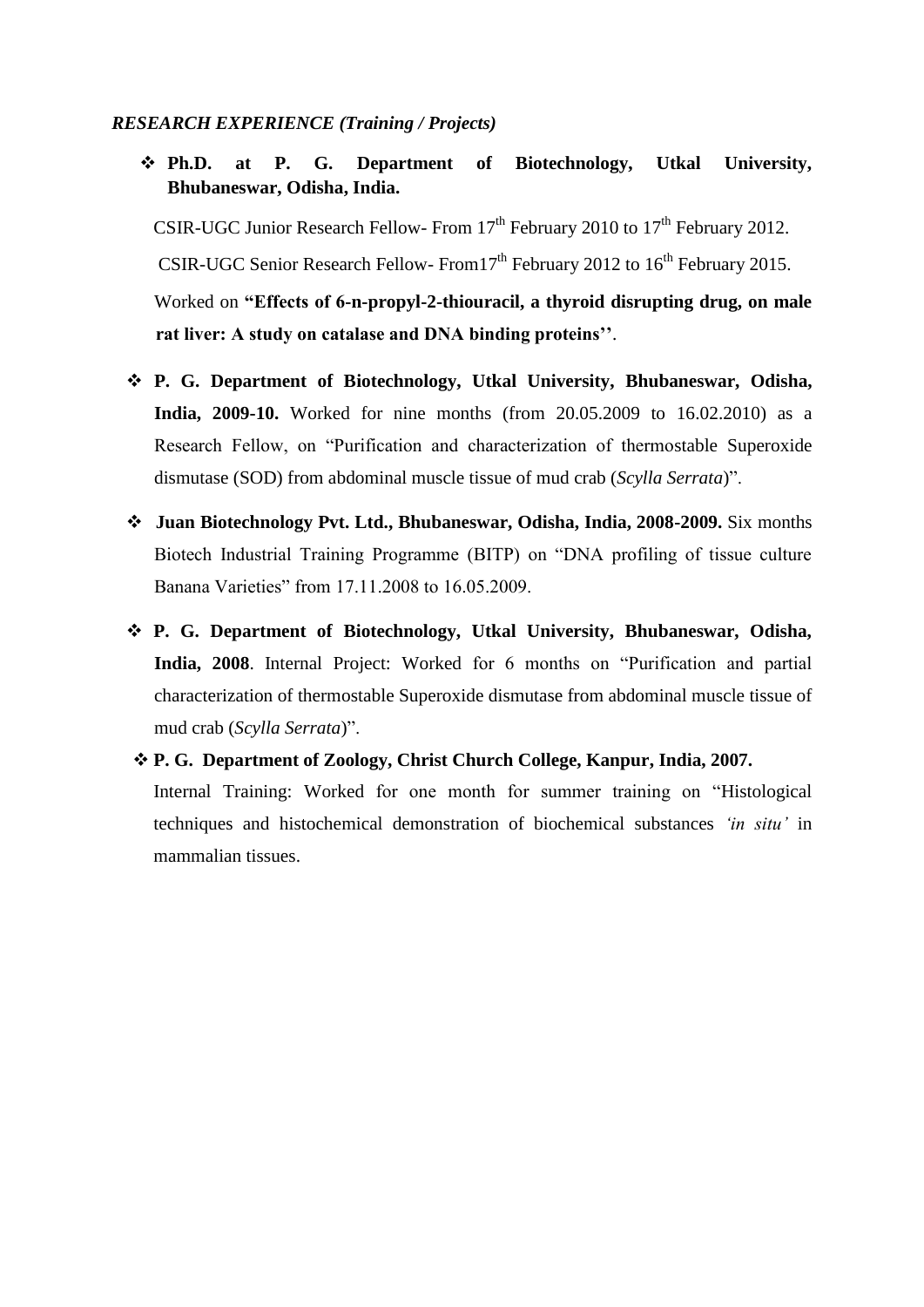#### **Summary of Ph. D. work**

My Ph.D. thesis work is mainly focused on effects of PTU, on expression of hepatic catalase gene, its promoter methylation and expressions of DNA binding proteins such as DNMT1, DNMT3a, DNMT3b, MBD4, MeCP2, Gadd45a and some other proteins such as p53, PCNA and C/EBP-β in rat liver (*Rattus norvegicus*), under different experimental hypothyroid conditions. PTU is a thynomide compound that induces reaction in circulating TH due to inhibition of thyroperoxidase and peripheral deiodinase which converts thyroxin  $(T_4)$  to triiodothyronine  $(T_3)$  and caused severe hepatotoxicity, liver failure and death. Earlier studies from our laboratory have shown that thyroid hormone plays a decisive role in the expressions of many hepatic antioxidant defence enzymes such as superoxide dismutase, catalase and glutathione peroxidase. Since DNA methylation of promoter region, plays a cardinal role in chromatin architecture, histone modification and thereby governing gene expression. Catalase is an important enzyme of antioxidant defence system and have higher degree of sensitivity towards the experimental PTU-induced hypothyroid condition in rats.

To check the effects of PTU on methylation status of promoter region of catalase and expression of DNA binding proteins along with catalase expression in rat liver, we have designed two independent experiments. In the  $I<sup>st</sup>$  experiment we have investigate the effects of PTU at neonatal and adult stages by PTU treatment from birth to adulthood (90 days). In the  $II<sup>nd</sup>$ approach adult rats were exposed to PTU along with curcumin for 30 days. In both the experiments, we found that PTU permanently change the methylation status of hepatic catalase gene and alters expressions of different DNA binding proteins with downregulation of expression of catalase. We also found that PTU also affects the expression of p53, PCNA and C/EBP-β in liver.

### *MAJOR TOOLS AND TECHNIQUES KNOWN*

#### **(A) Molecular Biology Techniques**

- 1. Isolation and quantification of DNA and RNA.
- 2. Restriction enzyme digestion of genomic DNA/λ DNA
- 3. Real- Time PCR, and reverse transcriptase PCR, c-DNA synthesis, Primer designing
- 4. DNA Methylation study tools such as Bisulfite sequencing, Methylation specific primer PCR and methylation specific restriction enzyme digestion.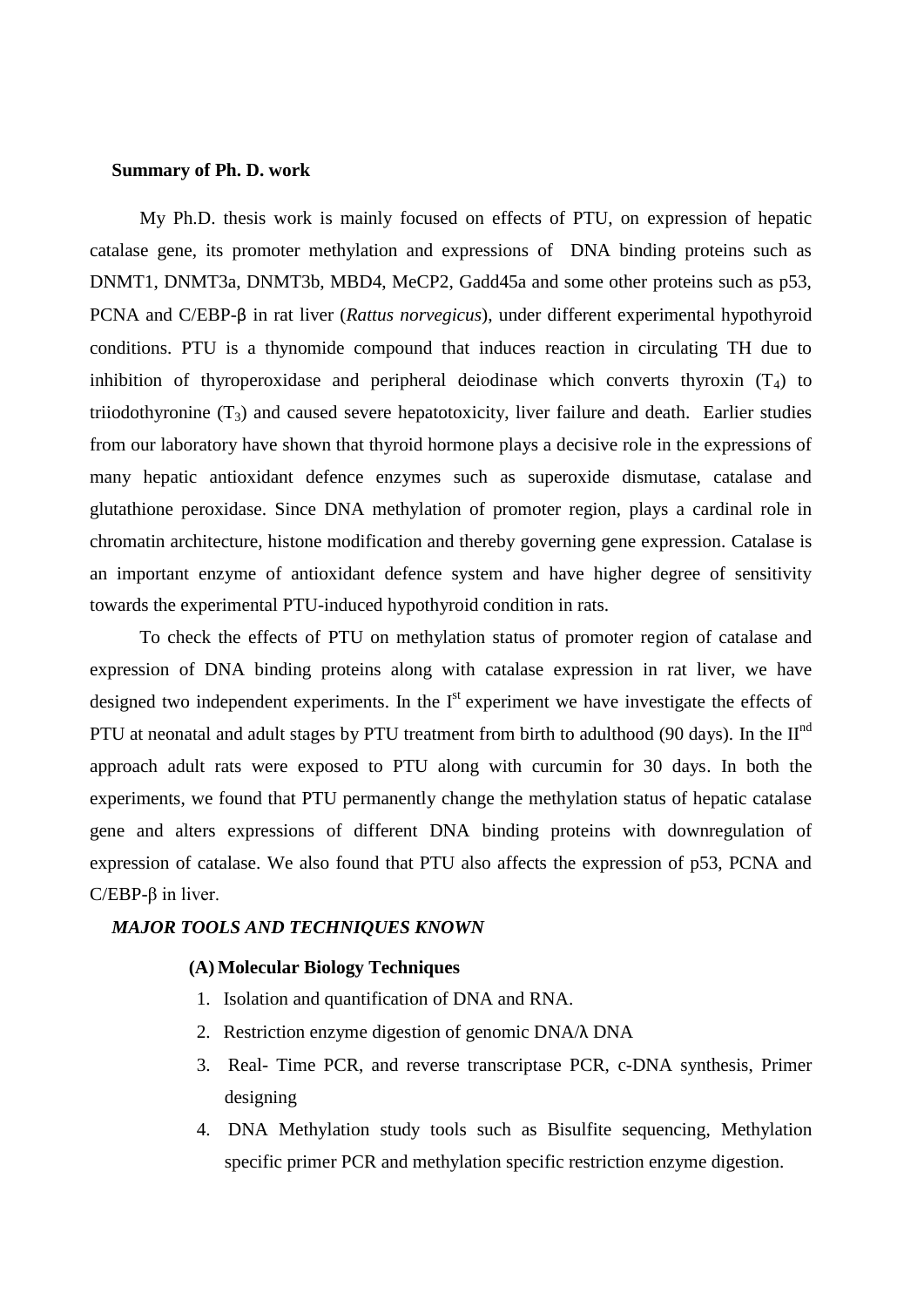- 5. Western Blotting
- 6. ChIP (Chromatin Immunoprecipitation Assay)
- (B) **Biochemical techniques** (Spectrophotometric methods)
- 1. Protein estimation (Lowry and Bradford method)
- 2. Enzyme activity assay (Superoxide dismutase, Catalase, Glutathione peroxidase, Glutathione reductase, Glutathione-s-transferase)
- 3. Oxidative stress indices (lipid peroxidation, Hydrogen peroxide)
- 4. Non-enzymatic small antioxidants (Glutathione, Ascorbic acid)
- 5. Antioxidant enzyme staining

### **(C) Other techniques**

- 1. Sonication
- 2. Histology (Tissue processing)
- 3. Immunohistochemistry
- 4. Alkaline DNA unwinding assay (Comet assay)
- 5. Protein purification
- 6. Plasmid Isolation
- 7. DNA fragmentation assay

### *ATTENDED SEMINARS /CONFERENCES/SYMPOSIUMS*

- **1.** Presented Poster In: "83<sup>rd</sup> Annual meeting of the Society of Biological Chemists of India", on "Neonatal Persistant Hypothyroidism Modulates Rat Hepatic DNA Methyltransferase 3b (DNMT 3b) Expression in Adulthood. **17th to 21 st December, 2014**, Odisha, India.
- **2.** Attended "National Symposium On Emerging Trends In Biotechnology: Present Scenario And Future Dimensions". **29th - 30th March 2014,** Odisha, India.
- **3.** Attended three days course on Real Time PCR. **13th to 15th January 2014,** at Life Technologies Training Centre, Gurgaon, India.
- **4.** Attended "1st Meeting of Indian Immunological Society-Odisha Chapter" **11th August 2012,** at NISER, Odisha, India.
- **5.** Attended "99th The Indian Science Congress Association". **3 rd to 7th January 2012** at KIIT University, Bhubaneswar, Odisha, India.
- **6.** Attended "Indian Science Congress Association: Bhubaneswar Chapter: 12<sup>th</sup> Orissa Bigyan Congress". **5 th -6 th December, 2009**, at Regional Museum Natural History Bhubaneswar, Odisha, India.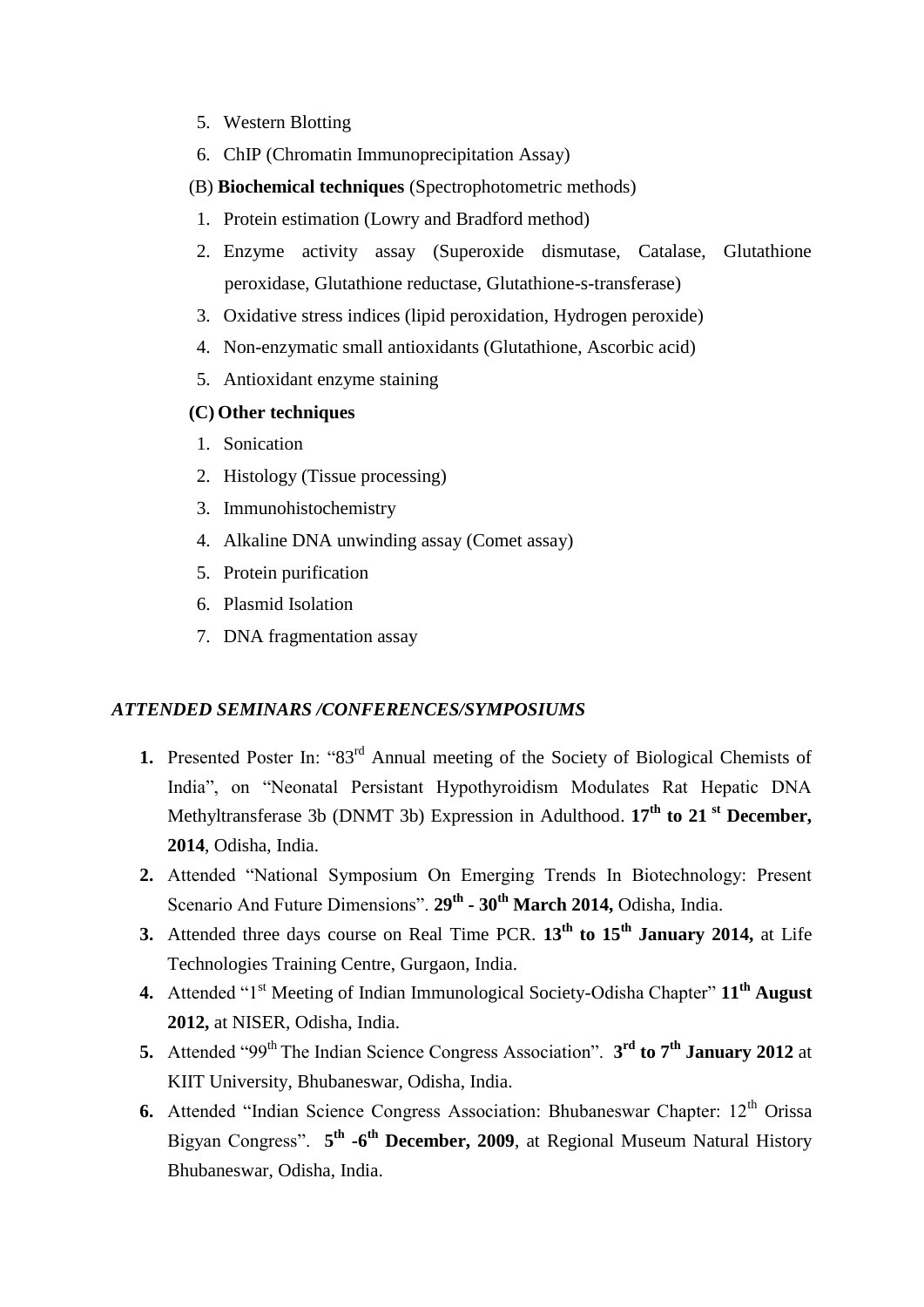**7.** Attended "Seminar-cum Workshop on "Freshwater algae and their utilization". **18th - 19th March 2007,** at P.G. Department of Biotechnology Utkal University Bhubaneswar, Odisha. India.

### **PUBLICATIONS**

- **1. Bunker SK**, Dutta A, Pradhan J, Dandapat J, Chainy GBN (**2018),** Curcumin Restores Hepatic Epigenetic Changes in Propylthiouracil ( PTU) Induced Hypothyroid Male Rats: A Study on DNMTs, MBDs, GADD45a, C/EBP-β AND PCNA . Food Chem Toxicol (123) 169-180.
- **2. Bunker SK,** Dandapat J, Chainy GBN, Sahoo SK, Nayak PK **(2017),** Neonatal Exposure to 6-n-Propyl-Thiouracil, an Anti-Thyroid Drug, Alters expression of Hepatic DNA Methyltransferase and Methyl CpG- Binding Proteins Gadd45a, p53 and PCNA in adult rats. Eur Thyroid J. 6 (6) 281-291.
- **3.** Jena S, **Bunker SK**, Dandapat J, Chainy GBN **(2017),** Age Related Changes In Rat Kidney Antioxidant Enzymes And Oxidative Stress Parameters With Special Reference to Catalase Promoter Methylation Pattern. Topics in Biomedical Gerontology (Book Chapter) Pp 141-160.
- **4. Bunker SK**, Dandapat J, Sahoo S, Roy A, Chainy GBN Chainy **(2016),** Neonatal Persistent Exposure to 6-Propyl-2-Thiouracil, a Thyroid Disrupting Chemical, Differentially Modulates Expression of Hepatic Catalase And C/EBP-β in Adult Rats". J Biochem Mol Toxicol 30:80-90
- **5. Bunker SK,** Dandapat J, Chainy GBN **(2015),** Age-Related Decrease In Rat Liver Catalase Expression is Associated With Changes in Its Promoter Methylation Pattern. Currents Trends in Biotechnology and Pharmacy 9(1):88-96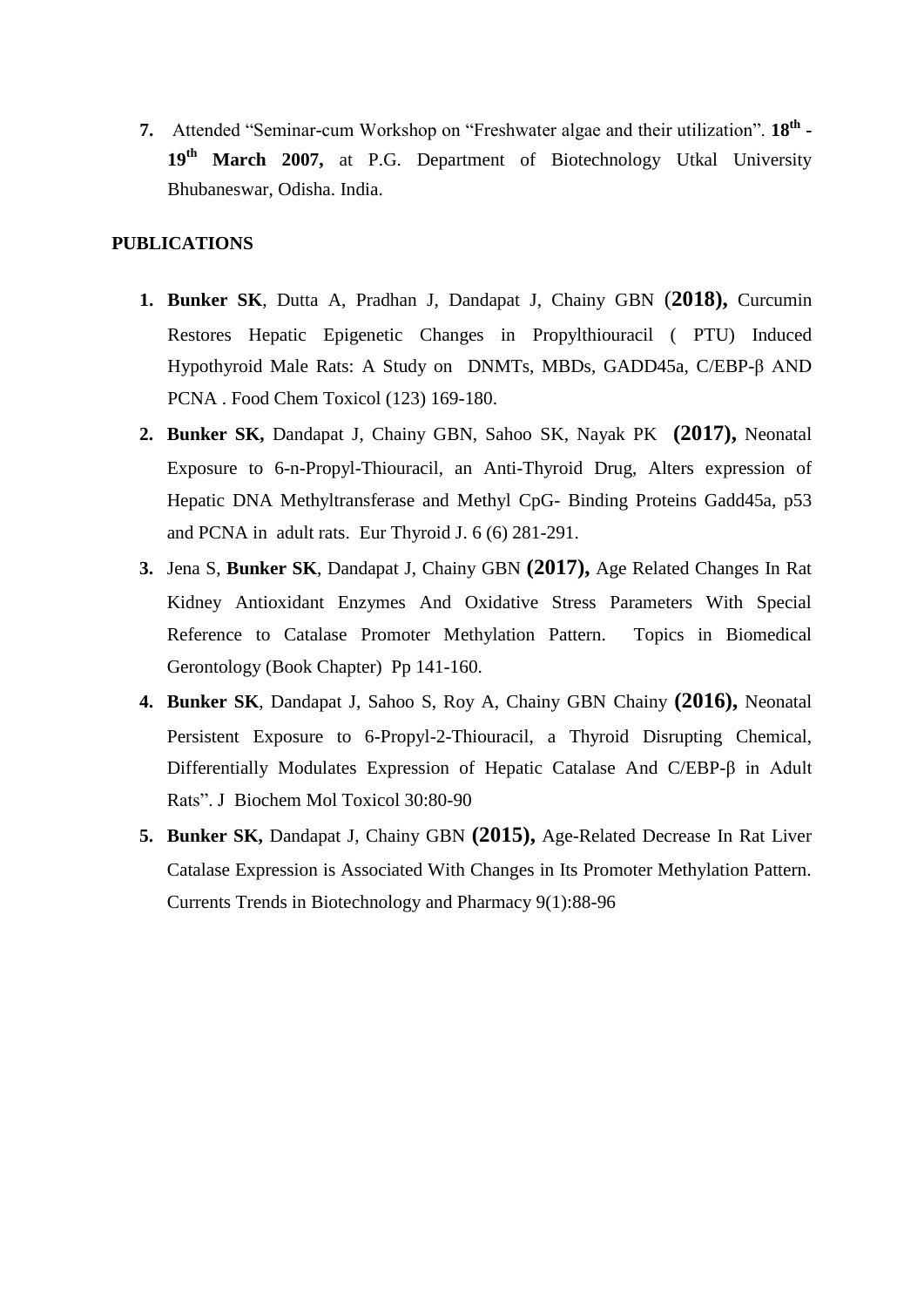**Abstracts: NATIONAL / INTERNATIONAL CONFERENCE / NATIONAL SEMINAR** Dandapat J, **Bunker SK,** Chainy GBN. "Promoter methylation leads to down regulation of hepatic catalase gene in hypothyroid rats". In:  $15<sup>th</sup>$  ISANH International conference on oxidative stress reduction, redox homeostasis and antioxidants. June  $22-24^{\text{th}}$  2015, Organized by Institut Pasteur, Paris, France.

- 1. **Bunker SK**, Chainy GBN and Dandapat J. "Neonatal persistent hypothyroidism modulates rat hepatic DNA methyltransferase 3b (DNMT 3b) expression in adulthood. In: 83rd Annual Meeting of the Society of Biological Chemist of India. 17- 21<sup>th</sup> December 2014. Organized By KIIT University Bhubaneswar, Institute of Life Sciences, Bhubaneswar and NISER Bhubaneswar, Odisha, India.
- 2. Chainy GBN, **Bunker SK**, and Dandapat J. "Down Regulation of hepatic catalase in PTU- induced hypothyroid rats is due to promoter methylation. In:  $84<sup>th</sup>$  Annual Session of The National Academy of Sciences, India. 04-06<sup>th</sup> December 2014. Organized by Jai Narayan Vyas University Jodhpur (B/85/2014), India.
- 3. **Bunker SK**, Chainy G.B.N. and Dandapat J., "PTU-induced neonatal hypothyroidism modulates methylation pattern of catalase promoter in rat liver". In: International Symposium on Genetic Analysis Translational and Developmental and Annual Meeting of Society for Biotechnologists (India).  $21<sup>st</sup>$  to  $23<sup>rd</sup>$ , November, 2014.Organized by Department of Zoology, The University Of Burdwan.
- 4. **Bunker SK**, Dandapat J, Subudhi U, Jena S, and Chainy GBN "Promoter methylation is associated with the age dependent decrease of catalase expression in rat liver and kidney". In:  $17<sup>th</sup>$  Biennial conference of association of gerontology, India (AGI) and International conference on Engaging and Empowering the Elderely (ICEEE-2014). 15-16<sup>th</sup> September 2014. Organized by Center for development studies Thiruvananthapuram, Kerala, India.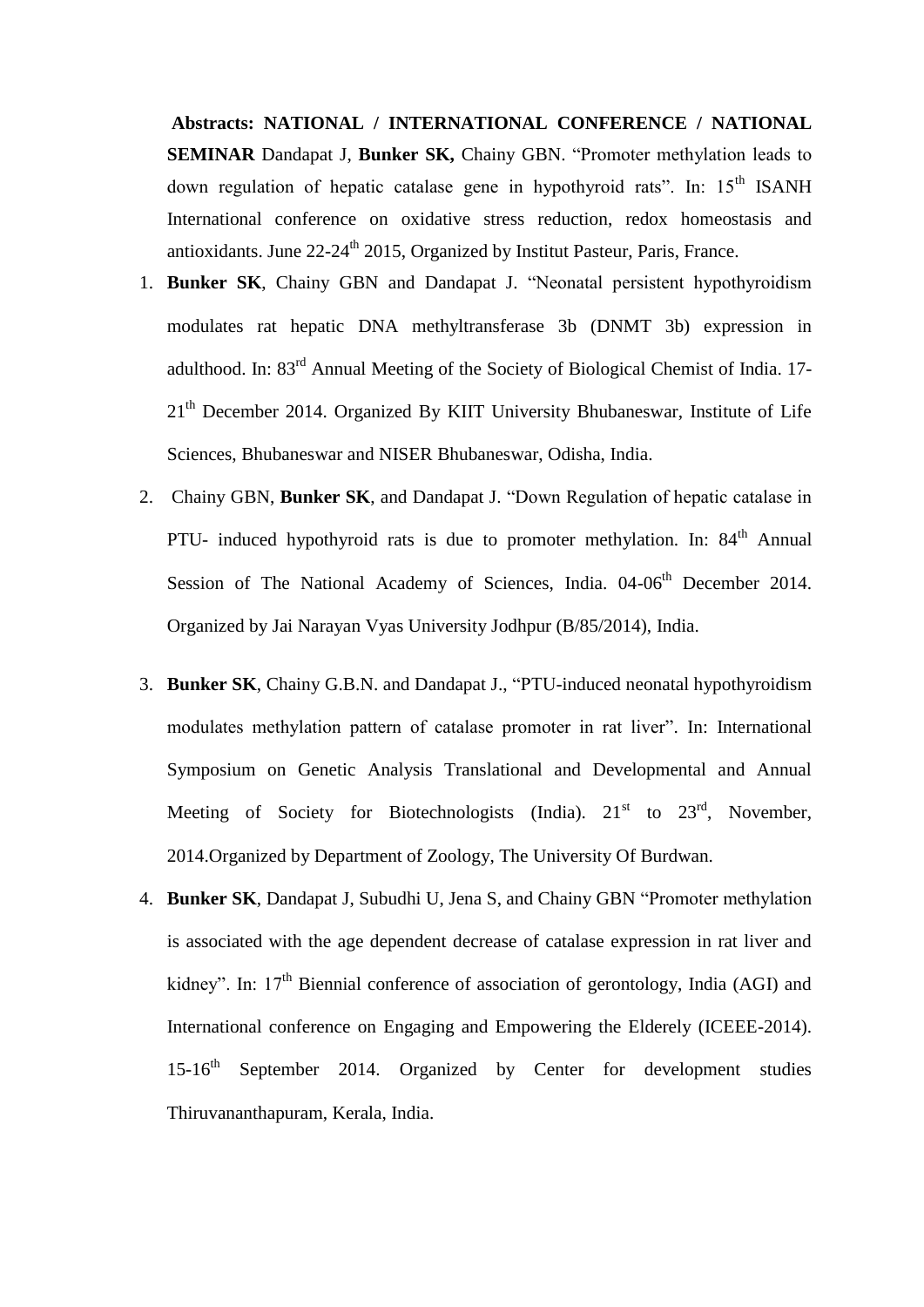- 5. **Bunker SK**, Chainy GBN and Dandapat J, "Comparative study of methylation pattern of catalase promoter in liver, kidney and cerebral cortex tissues of male rats during aging." In: National symposium on Emerging trends in Biotechnology: Present scenario and future dimensions.  $29<sup>th</sup>$  -  $30<sup>th</sup>$ , Macrh 2014. Organized by P.G. Department of Biotechnology, Utkal University, Bhubaneswar, Odisha**.**
- 6. **Bunker SK**, Subudhi U, Dandapat J, and GBN Chainy, "DNA methylation pattern of rat liver catalase promoter is modified by aging and neonatal Hypothyroidism**"**. In: Frist International and Third National Conference on Biotechnology, Bioinformatics and Bioengineering.  $28-29$ <sup>th</sup> June 2013. Organized by Society for Applied Biotechnology (India), Sri Venkateswara University, Tirupati, Andhra Pradesh India. Pp 46.
- **7. Bunker SK**, Subudhi U, Dandapat J and Chainy GBN, "Aging Modulates methylation pattern of catalase promoter of rat liver**"** .In: National Conference on Emerging Trends and Challenges in Basic and Translational Research in Biochemistry. February 4-5<sup>th</sup> February, 2013. Organized by Under the auspices of Centre of Advanced Study, Department of Zoology, Banaras Hindu University, Varanasi UP India.
- 8. K Sinha, **Bunker SK**, Sen P, Dandapat J and Mohanty N. "Effect of Mercuric acetate on silk worm (*Antherra Mylitta*) DNA": An in vitro study. In: 13<sup>th</sup> Orissa Bigyan Congress,  $9-11<sup>th</sup>$  December, 2010. In: Organized by Indian Science Congress Association, Bhubaneswar chapter. Biological Science Section. Pp 63.
- 9. **Bunker SK**, Paital B, Samanta L and Chainy G.B.N. "Purification and characterization of a thermostable superoxide dismutase from Mud Crab *Scylla Serrata***"***.In:* International symposium on Emerging Trends in Biomedical and Nanobiotechnology: Relevence to Human Health".19-21<sup>th</sup>December, 2009. Organized